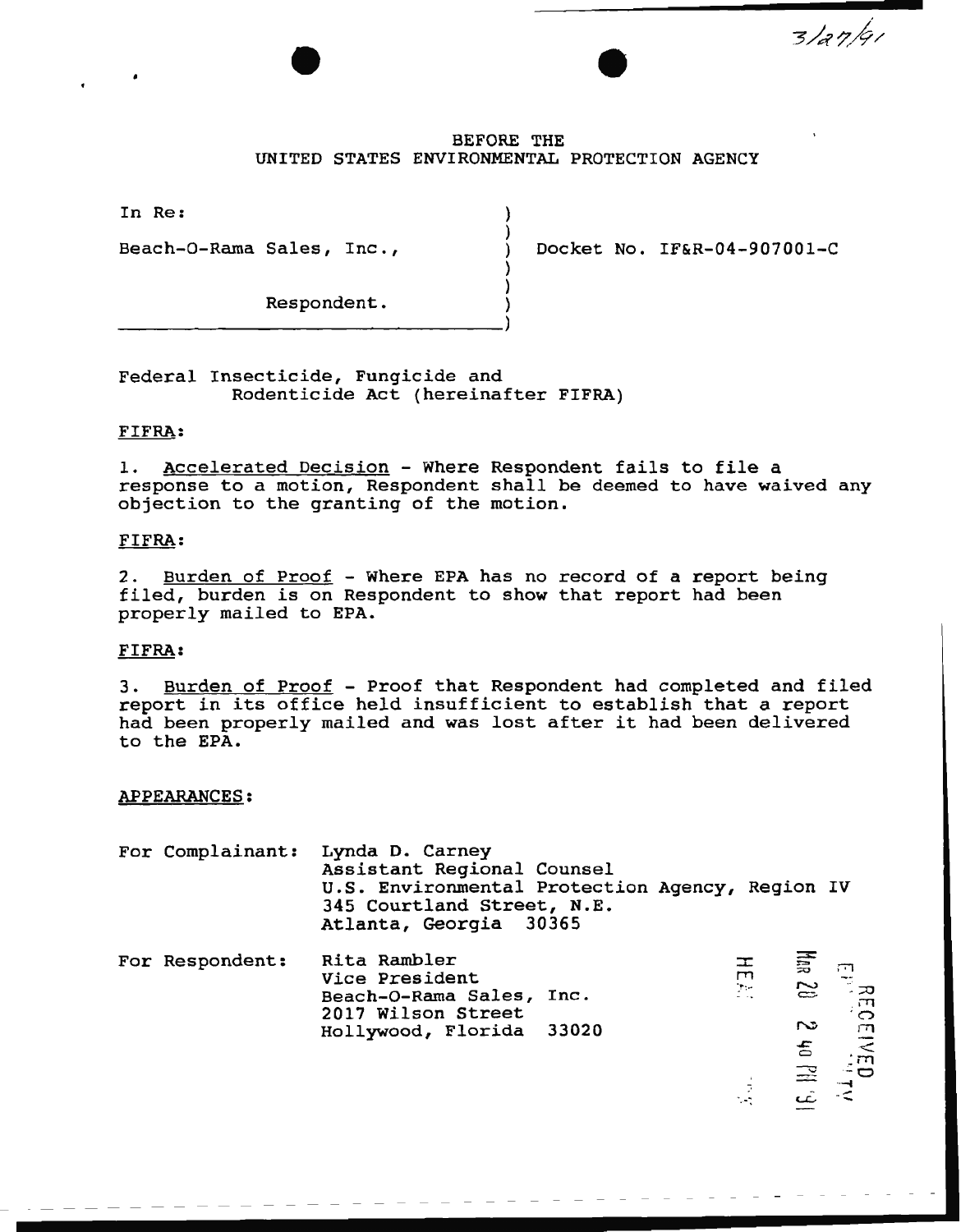#### ACCELERATED DECISION

Complaint in this proceeding was issued by the Director, Air, Pesticides and Toxics Management Division, U.S. Environmental Protection Agency, Atlanta, Georgia 30365 on September 24, 1990, under the authority of Section 14(a) of FIFRA, 7 U.S.C. 136(1).<sup>1</sup> The Complaint alleged Respondent's failure to submit to the Administrator an annual report of pesticide production (hereinafter referred to as "Report") for the calendar year 1989, consisting of information on the types and amounts of pesticides produced and/or distributed by a registered establishment as required by Section 7(c) of FIFRA, 7 U.S.C.  $$136(c)$ , and 40 C.F.R.  $$167.5(c)$  which is a violation of Section  $12(a)(2)(L)$  of FIFRA, 7 U.S.C.  $136(a)(2)(L)$ .

Answer was timely filed in the form of an undated letter, received by Complainant on October 11, 1990. A copy of the Report was enclosed. The letter indicated that Respondent had filed the report, dated February 1, 1990, in its office. Although the letter denied the allegation in the Complaint, Respondent was unable to support its position that the annual report was submitted to Complainant.

Motion was made on November 14, 1990 to amend the Complaint to correct a citation to the incorrect penalty policy and form of Respondent's name. Neither proposed change affected the amount of

 $\frac{1}{2}$ As used herein, " $\frac{1}{2}$ " is an italicized lower case "L."

- 2 -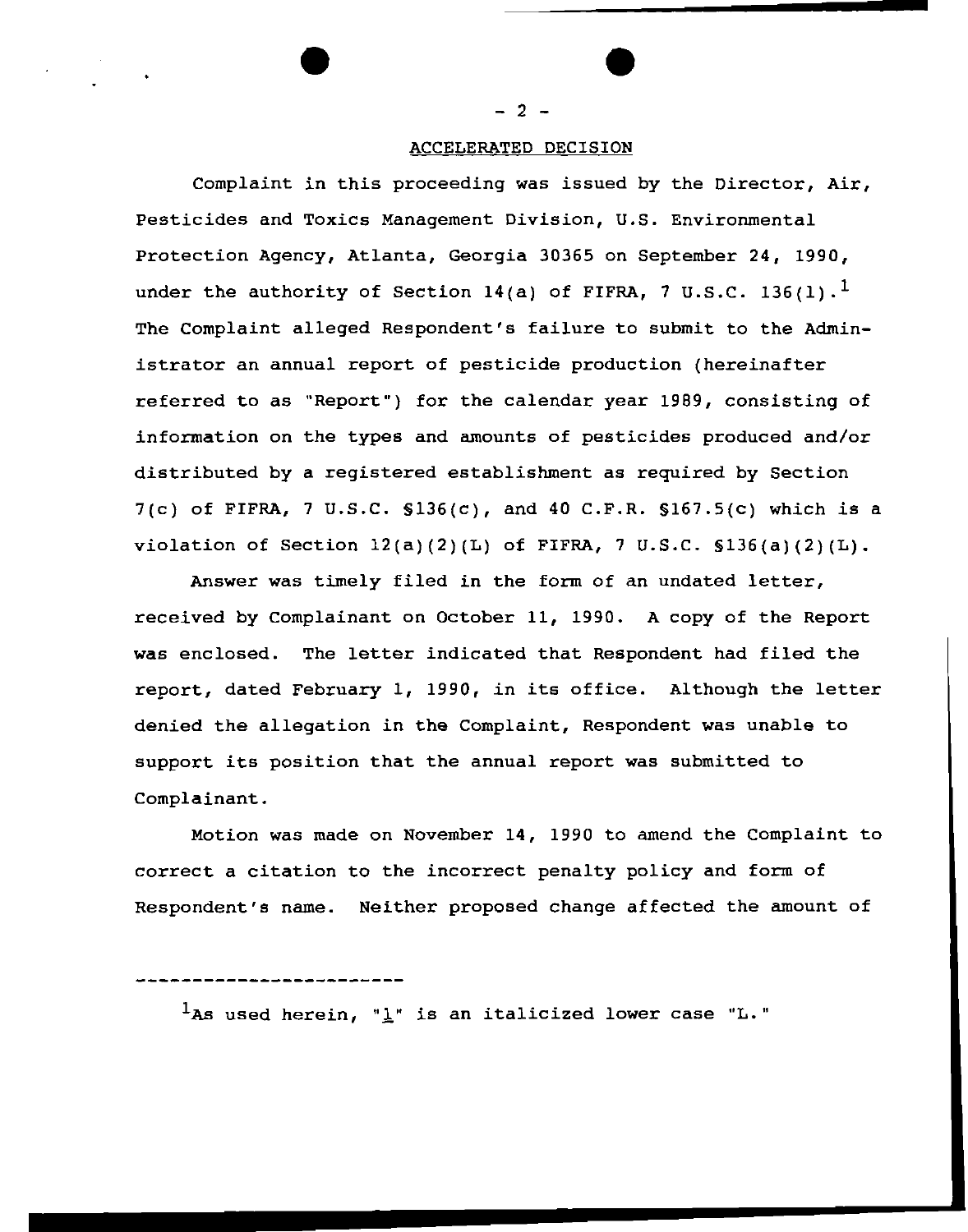the proposed penalty. On December 20, 1990, the Complaint was amended a second time to clarify it still further and make it easier to read. Subsequently, on December 26, 1990, an Order was issued, granting Respondent twenty (20) days from December 20, 1990 to file an amended Answer. Respondent did not file an amended Answer *in* response to either Amended Complaint.

Complainant contends, and supports by affidavit, that Respondent's report was not received until Respondent's October 11, 1990 letter, which enclosed a copy of its 1989 pesticide production report, was filed.

Complainant filed a Motion for Accelerated Decision, dated January 25, 1991, pursuant to the Consolidated Rules of Practice, 40 C.F.R. §22.20(a), requesting a judgment in favor of Complainant *in* that no genuine issue of material fact exists and Complainant is entitled to judgment as a matter of law. I agree.

### FINDINGS OF FACT

1. Beach-0-Rama Sales, Inc., hereinafter referred to as Respondent, is located *in* Hollywood, Florida.

2. Respondent *is* a "person" as defined by Section 2(s) of FIFRA, 7 U.S.C. S136(s), and as such is subject to FIFRA and the regulations promulgated thereunder.

3. Respondent is a "producer" as defined in Section 2(w) of FIFRA, 7 U.S.C.  $$136(w)$ , and 40 C.F.R.  $$167.1(d)$ .

4. Respondent is registered under EPA Establishment Number 38225-FL-001.

5. Respondent failed to submit to the Administrator on or before February 1, 1990, its annual report consisting of

 $- 3 -$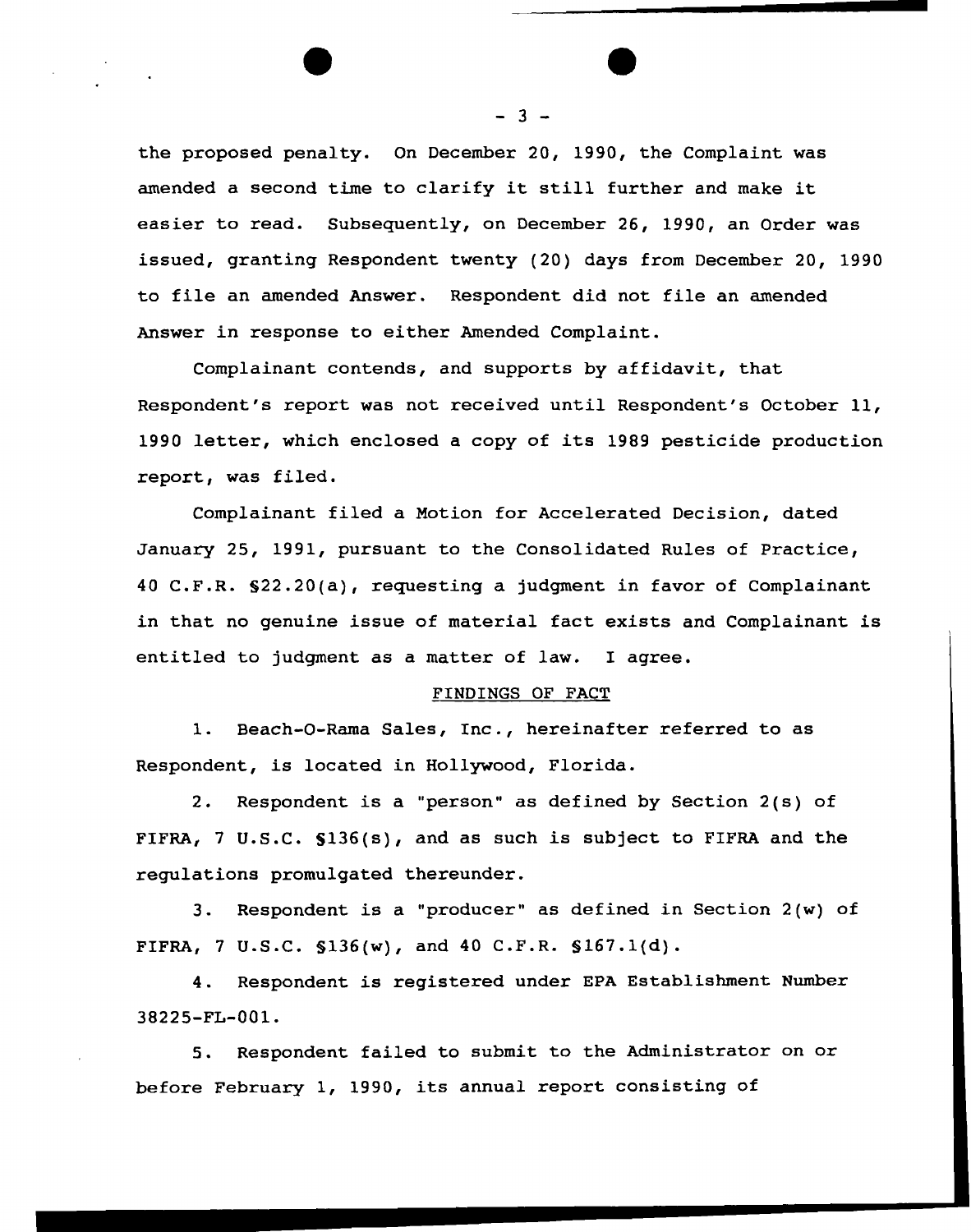information on the types and amounts of pesticides produced and/or distributed by the registered establishment as required by Section 7(c) of FIFRA.

6. Respondent has violated Section 7(c) of FIFRA, 7 u.s.c. §136e(c) and 40 C.F.R. §167.S(c), which constitutes a violation of Section 12(a)(2)(L) of FIFRA, 7 U.S.C. §136j(a)(2)(L).

7. Respondent's gross sales from all business revenues for 1989 were over \$1,000,000, placing Respondent in Category I of the Enforcement Response Policy for the Federal Insecticide, Fungicide, and Rodenticide Act (FIFRA).

## DISCUSSION AND CONCLUSION

Although Exhibit  $1$ , the Answer to the Complaint (an undated letter, from Respondent, received October 11, 1990), denies the allegation in the Complaint, Respondent has been unable to support its position that the annual report was submitted to Complainant.

Complainant contends Respondent's employee, who is "now handling the above mentioned duties," including "the completion and transmission of all government documents" as set forth in Exhibit 1, stated to Complainant that Respondent did not file the subject report. Respondent did not file a response to the allegation.

Even if the facts in Respondent's correspondence were as they are stated, Respondent has been unable to meet its burden of showing that the form was properly mailed. Complainant contends and shows by supporting affidavit, Exhibit 2, affidavit of *Milo*  Otey, dated January 16, 1991, that Respondent did not send the annual report until October 11, 1990, when it was attached to the

- 4 -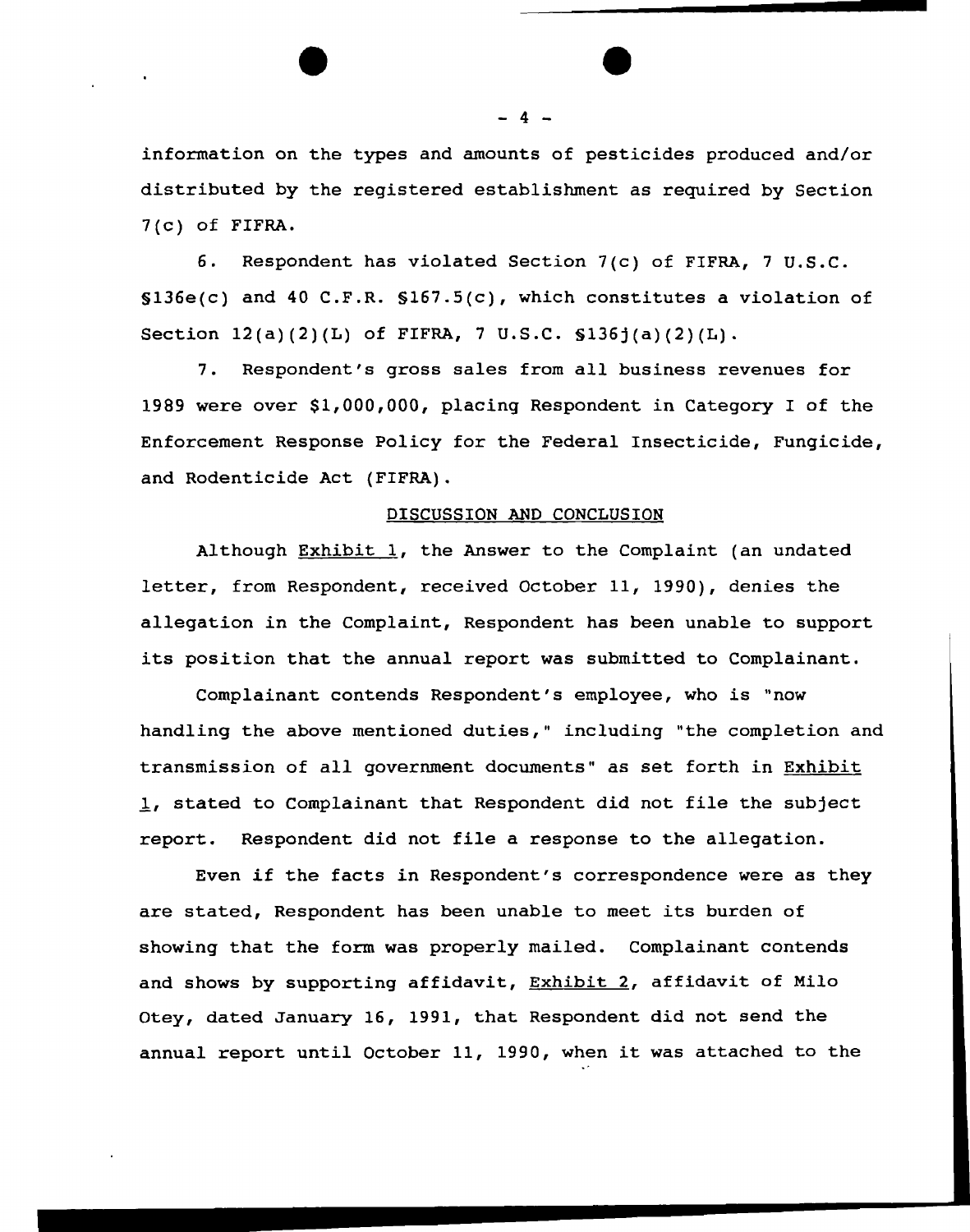Answer to the Complaint. Complainant contends that it has reviewed its records of incoming reports and had no record of receipt of Respondent's report prior to filing the subject Complaint. Chem-O-Lene Corp., EPA Docket Number FIFRA-09-0445-C-85-24 (1986), • held that the burden of showing that the form was properly mailed is upon Respondent. The Chem-0-Lene Court found that it is insufficient to show that one's procedures for handling the mail infer that the report was in fact mailed. Chem-O-Lene Corp. at p. 5. It is therefore also insufficient to show that just because the report may have been "completed and filed in [Respondent's] office,"  $Exhibit 1$ , that it was necessarily mailed to Complainant and that Complainant therefore received it. Respondent has stated that it has no documentation to verify Complainant's receipt of the report, nor that Respondent mailed the report. See Exhibit 1. Respondent contends the Report was filed in its office February 1, 1990.

The guidelines for assessment of civil penalties for a violation of FIFRA, as amended, are contained *in* a document entitled Enforcement Response *Policy* For The Federal Insecticide, *Fungicide,* and Rodenticide Act (FIFRA) (July 2, 1990), Exhibit 3. which *is* Complainant's Exhibit 7 and incorporated herein by reference. These guidelines establish a uniform system for penalty assessments for the various violations of FIFRA. The guidelines take into account the factors required to be considered by Section 14(a) of FIFRA, 7 U.S.C. 136l(a):

In determining the amount of the penalty, the Administrator shall consider the appropriateness of such

- 5 -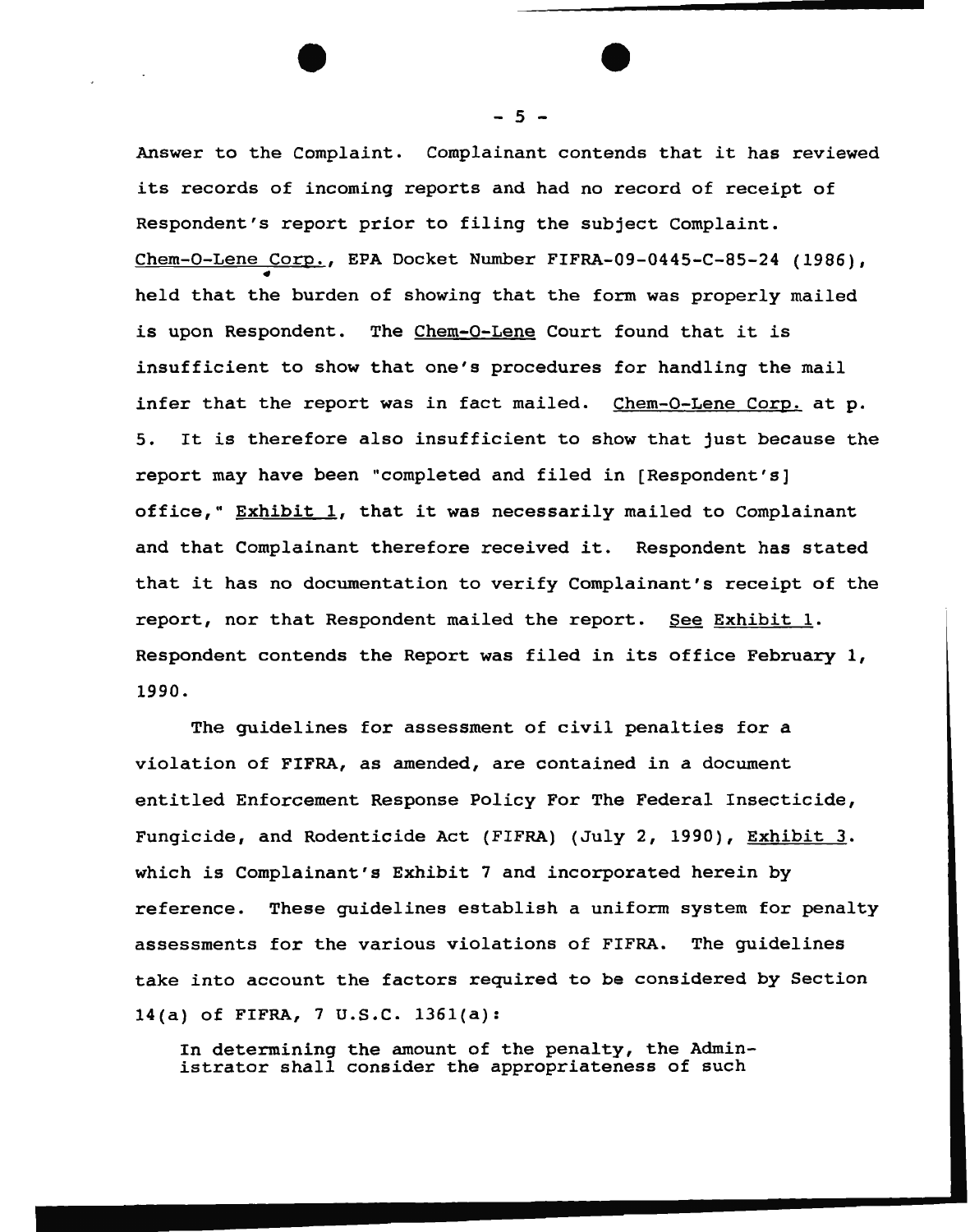penalty to the size of the business of the person charged, the effect on the person's ability to continue *in* business, and the gravity of the violation.

As shown *in* Exhibit 4, Affidavit of Kenneth Clark, Southern Unit Chief of the Pesticides Section, incorporated herein by reference, the "size of business" and the "gravity of the violation" were both factors in determining the penalty amount. Since information concerning Respondent's size of business was not readily available, the proposed penalty was calculated using the Category I size of business, *in* accordance with the penalty guidelines at page 21. Respondent later verbally confirmed the appropriateness of this classification which includes businesses with yearly sales in excess of \$1,000,000.

According to the penalty matrix, the failure of a Category I business to submit yearly production data results in a penalty of \$5,000. The proposed penalty calculation *in* the Complaint is therefore correct.

Complainant contends that Respondent's reasons in Exhibit 1 for failing to file the annual report offer no substantive basis for reduction of the proposed penalty. Furthermore, the proposed penalty was established *in* accordance with the policy guidance and that the amount is fair and equitable. The penalty for this violation by a Company whose gross sales of all business operations are in excess of \$1,000,000 is \$5,000.

Therefore, it is my opinion that a penalty of \$5,000 is appropriate for Respondent's failure to comply with the filing requirements of FIFRA for 1989.

- 6 -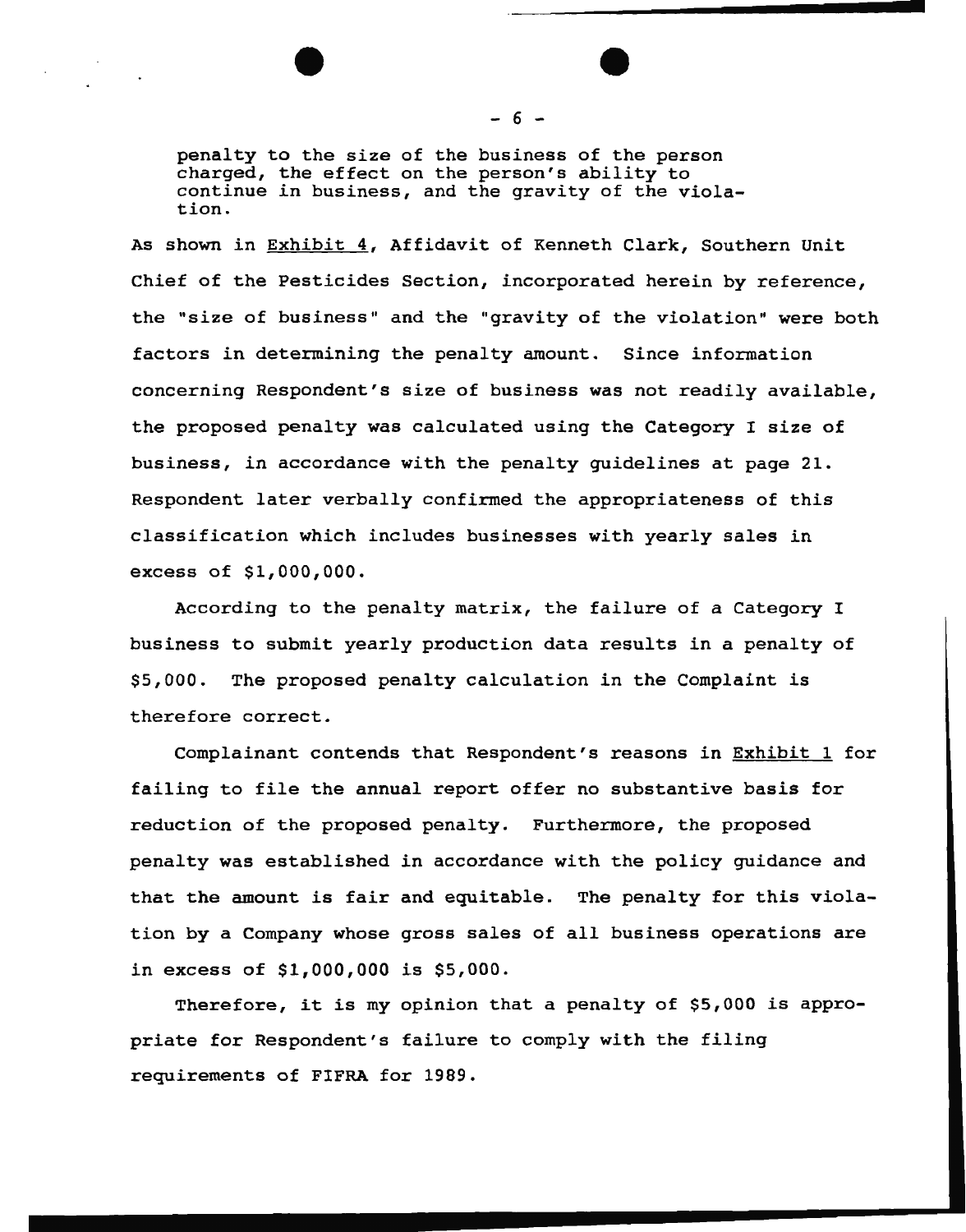# PROPOSED FINAL ORDER<sup>2</sup>

 $-7 -$ 

1. Pursuant to FIFRA §14(a), 7 u.s.c. §1361(a), as amended, a civil penalty of \$5,000 is assessed against Respondent Beach-0-Rama Sales, Inc., for violation of FIFRA  $$12(a)(2)(L)$ , as amended.

2. Payment of \$5,000, the civil penalty assessed, shall be made in three installments, due in the following manner: \$1,000 shall be paid within 30 days after receipt of the Final Order. \$2,000 shall be paid within 90 days after receipt of the Final Order. \$2,000 shall be paid within 150 days after receipt of the Final Order. Payment shall be made by forwarding to the Regional Hearing Clerk, a cashier's check or certified check, made payable to the Treasurer, United States of America at the following address:

> u.s. Environmental Protection Agency, Region IV Regional Hearing Clerk Post Office Box 100142 Atlanta, Georgia 30364

Dated:  $3/27/91$ 

Thomas Yost В. Administrative Law Judge

 $240$  C.F.R. §22.27(c) provides that this Accelerated *Decision* shall become the Final Order of the Administrator within 45 days after its service upon the parties unless an appeal is taken by one of the parties herein or the Administrator elects to review the Accelerated Decision.

40 C.P.R. §22.30(a) provides for appeal herefrom within 20 days.